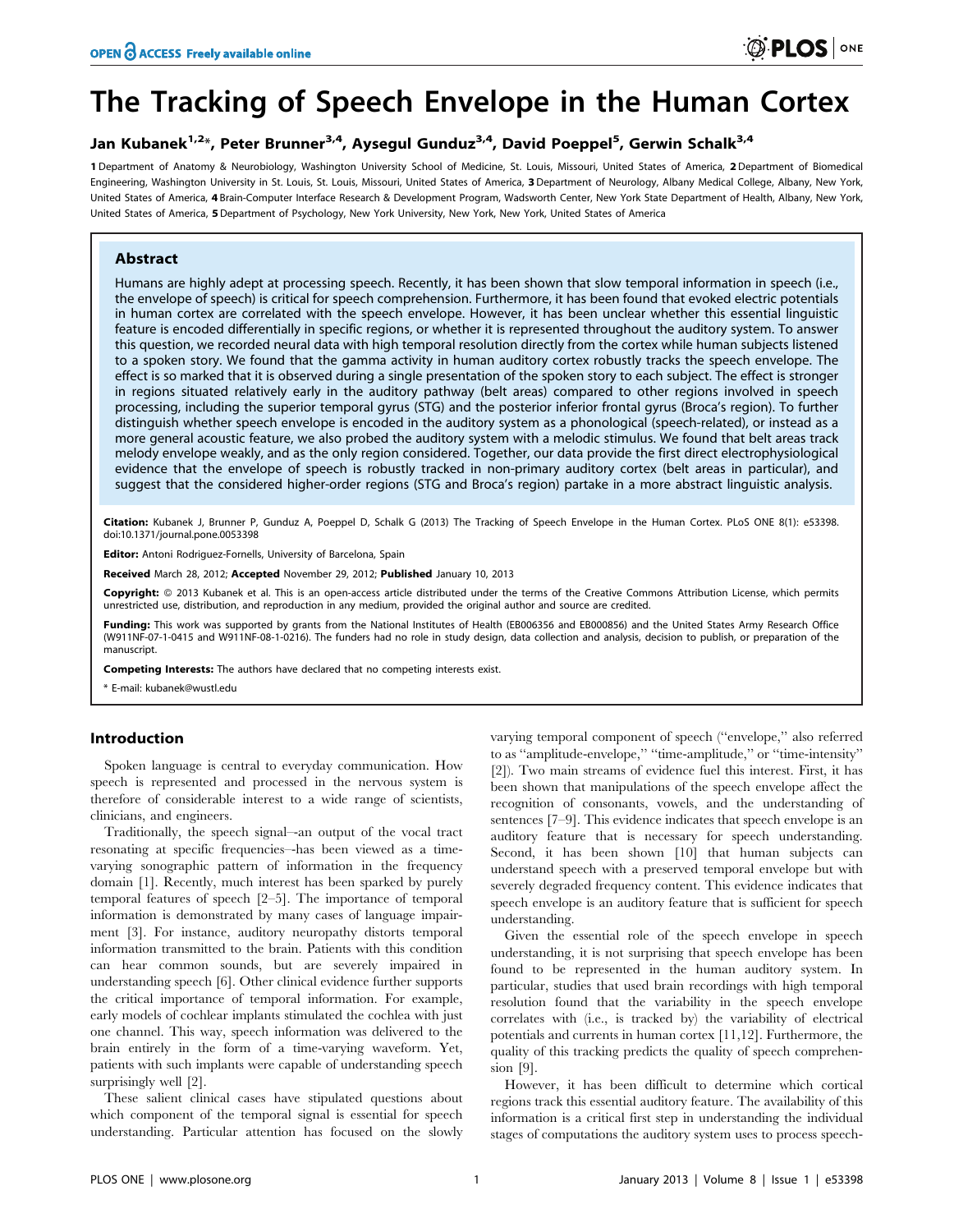Table 1. Subject profiles. All subjects had normal cognitive capacity, as assessed by the Wechsler Adult Intelligence Scale-III [45].

| Subj. | Age | Sex | <b>Handedness</b> | Lang. dominance | <b>Grid Locations</b> | Channels       |
|-------|-----|-----|-------------------|-----------------|-----------------------|----------------|
| Α     | 29  | F   | $\mathsf{R}$      | L               | Left fronto-parietal  | 64             |
|       |     |     |                   |                 | Left temporal         | 23             |
|       |     |     |                   |                 | Left temporal pole    | $\overline{3}$ |
|       |     |     |                   |                 | Left occipital        | 6              |
| B     | 30  | M   | $\mathsf{R}$      | L               | Left frontal          | 40             |
|       |     |     |                   |                 | Left temporal         | 35             |
|       |     |     |                   |                 | Left temporal pole    | $\overline{4}$ |
|       |     |     |                   |                 | Left occipital        | 4              |
| C     | 26  | F   | $\mathsf R$       | L               | Left frontal          | 64             |
|       |     |     |                   |                 | Left temporal         | 35             |
|       |     |     |                   |                 | Left temporal pole    | $\overline{4}$ |
|       |     |     |                   |                 | Left occipital        | 6              |
| D     | 56  | M   | $\mathsf R$       | L               | Left frontal          | 56             |
|       |     |     |                   |                 | Left temporal         | 35             |
|       |     |     |                   |                 | Left occipital        | 6              |
| E     | 45  | M   | R                 | L               | Left fronto-temporal  | 54             |
|       |     |     |                   |                 | Left temporal pole    | $\overline{4}$ |

doi:10.1371/journal.pone.0053398.t001

related signals. Progress in this direction is impeded by the limitations of the acquisition techniques used in current studies of the neural representation of the speech envelope. Specifically, the techniques used in current studies feature either high temporal resolution [9,11,12] or high spatial resolution [13–17], but not both.

To overcome these limitations, researchers have recently turned to electrocorticography (ECoG), an acquisition technique that combines high temporal resolution with favorable spatial resolution. Using this technique, it has been found that the speech envelope is tracked in the presumed core of human auditory cortex [18].

We asked whether and how speech envelope is tracked across human auditory cortex, outside the presumed core regions. In particular, we asked whether and how speech envelope is tracked in unisensory brain areas situated relatively early in the auditory pathway, and in higher multi- and supra-modal areas [4]. To provide an answer, we recorded neural activity using ECoG electrode grids placed on the left hemisphere of five human subjects listening to a spoken story. We found that human nonprimary auditory cortex faithfully tracks speech envelope. The effect is stronger in areas situated relatively early in the auditory pathway (belt areas surrounding the auditory core) compared to higher-order regions including the superior temporal gyrus and the posterior inferior frontal gyrus.

In a supplementary analysis, we investigated whether auditory cortex also tracks sound envelope of speech-unrelated stimuli [18,19]. To do so, we presented the subjects with a song that featured a block of singing (i.e., a different kind of speech) and a block of pure melody (no speech). We found that the envelope of singing and pure melody is tracked only in the belt areas and to a lesser degree than speech.

Together, we provide the first electrophysiological evidence that non-primary auditory cortex, in particular the cortex incorporating the belt areas surrounding the auditory core, tracks the temporal envelope of speech. To a lesser degree, this region also tracks the envelope of other naturalistic stimuli including lyrics and melody.

## Results

We recorded the neural activity of the cortex using electrocorticographic (ECoG) electrode grids placed on the left hemisphere of the cortex of five human subjects (Table 1) while they were attentively listening to a spoken story. The story was presented to each subject once, without repetition. Thus, in our study, data are not averaged across multiple stimulus presentations (typically referred to as trials in the literature).

We quantified neural activity of our recordings in the high gamma range (75–115 Hz, see Methods). We focus on the high gamma range, because activity in this range has been shown to reflect multi-unit discharge rates and local field potentials of neuronal ensembles underneath each electrode [20–22]. Furthermore, this signal has been shown to track the envelope of speechrelated sounds in the putative core auditory cortex in humans [18].

Figure 1 shows the time course of high gamma activity of a channel located within the belt areas surrounding the auditory core (briefly, belt areas [23]), superimposed on the time course of the envelope of the spoken story (Methods). The figure demonstrates that the neural signal faithfully tracks the speech envelope (Spearman correlation  $\rho = 0.53$ ). This effect is intriguing given that the channel is positioned within the belt areas–-and not implanted in Heschl's gyrus as was the case in a previous study [18]–-and given that this tracking is observed without the necessity to average neural signals over many repeated trials as is typically done in the literature.

The effect for each channel recorded in this region (11 channels in the 5 subjects, see Methods) is given in Figure 2. The figure reveals that all (11/11) channels recorded in this region show a positive correlation. Furthermore, the correlation is significant  $(p<0.01)$  for most channels (10/11). Thus, these results demonstrate that the envelope of speech is faithfully tracked in human non-primary auditory cortex.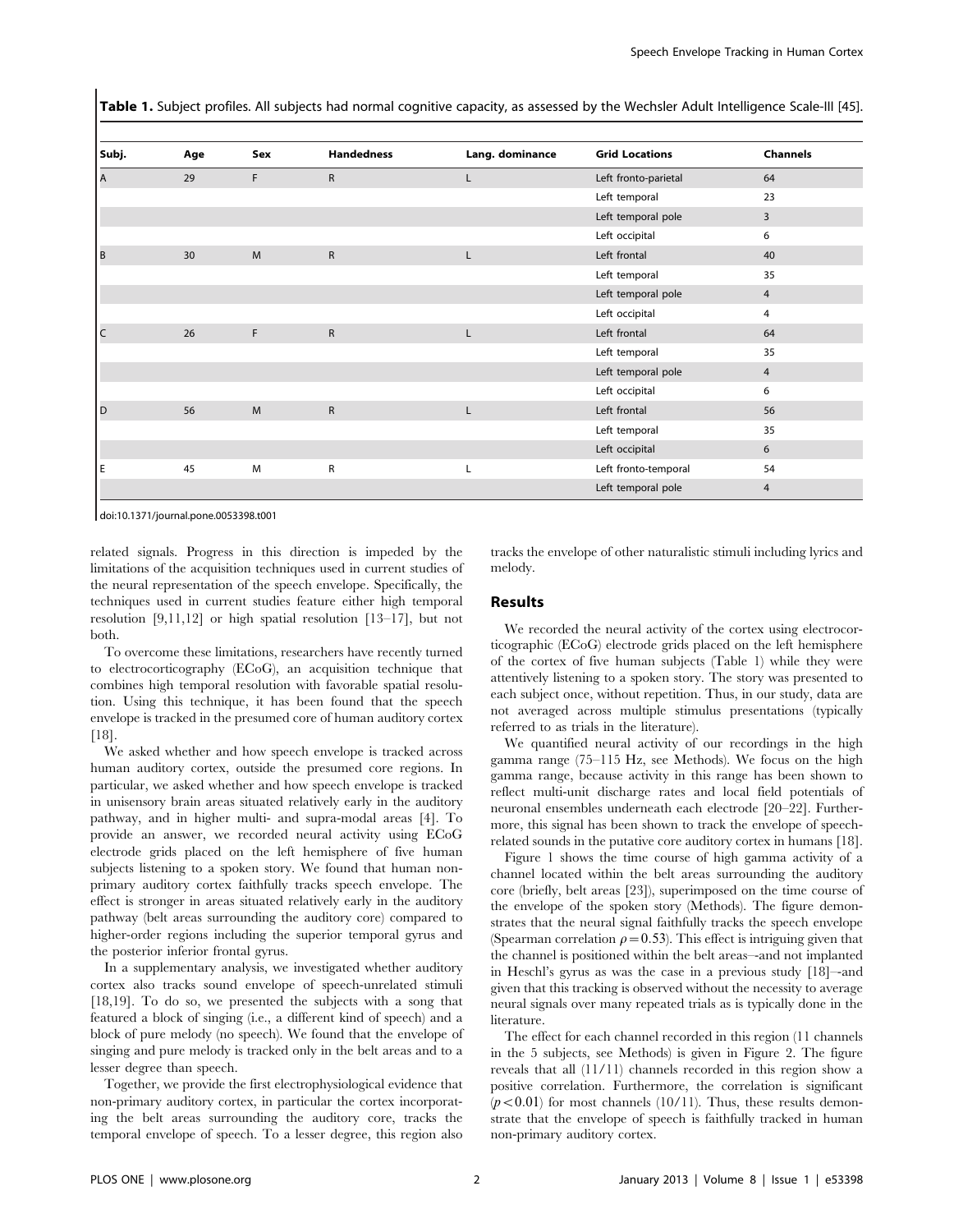

Figure 1. High gamma activity in human auditory cortex tracks the envelope of speech. Black: Time course of the speech envelope. Green: High gamma activity recorded by a channel positioned in the belt areas in subject C (see Figure 5) while the subject listened to a narrated story. For the visualization purpose of this figure, we graphically scaled the magnitude of the neural signal to the magnitude of the envelope signal. The Spearman correlation between the two signals is  $\rho = 0.53$ . doi:10.1371/journal.pone.0053398.g001

We next tested whether the speech envelope is tracked, besides the gamma activity, also by a signal typically investigated in human studies. In particular, several studies identified correlations with signal envelope using time-locked average electric potentials or currents [9,11,12,19]. We investigated the effect of the raw potential in our neural recordings (see Methods). We found (Figure 3) that high gamma activity is substantially more sensitive to the speech envelope compared to the raw potential  $(n=11,$ mean  $\rho$ (gamma) = 0.20, mean  $\rho$ (potential) = 0.09, paired twotailed t-test  $p=0.08$  ( $t=1.94$ , 10 df)). The same result holds when the potential is computed as the rms value, and not as the mean– see Methods (mean  $\rho$ (potential<sub>rms</sub>)=0.03, gamma versus potential<sub>rms</sub>  $p=0.017$  ( $t=2.87$ , 10 df)). Due to the superior sensitivity of high gamma activity to envelope information, henceforth, we quantify all neural effects strictly using high gamma activity, and refer to this signal shortly as ''neural activity''.

Next, we investigated how the speech envelope is tracked in other cortical regions involved in speech processing. Specifically, we measured neural activity over the superior temporal gyrus (briefly, STG) and in the posterior inferior frontal gyrus (briefly, Broca's region). We focused on the STG because this region shows responses specific to intelligible speech [13,14]. Furthermore, posterior parts of this region have been traditionally associated with speech perception [24–26] and, more recently, also with

speech generation [5]. We focused on the Broca's region as this region has traditionally been associated with speech production [27], and it is thought to be a part of the articulatory network in recent view [4,5].

Figure 4 compares the magnitude of the tracking of the speech envelope in these three regions of interest. The figure reveals that speech envelope is tracked predominantly in the belt areas (mean  $\rho=0.20$ ,  $p=0.0017$  (t=4.26), two-tailed t-test,  $n=11$ ) compared to the STG (mean  $\rho = 0.07$ ,  $p < 10^{-4}$  (t=5.24), n=31) and the Broca's region (mean  $\rho = 0.05$ ,  $p = 0.08$  (t=1.88), n=13, 12 df). Importantly, the belt areas track the speech envelope significantly better than the STG  $(p=0.0012 \text{ } (t=3.50)$ , two-tailed t-test,  $n_1=11$ ,  $n_2=31$ ) and significantly better than the Broca's region  $(p=0.0084, (t=2.90), n_1=11, n_2=13)$ . Note that the regions differ in the number of channels  $(n)$ . Thus, an effect of a small magnitude (a small  $\rho$ ) may be highly significant (a small  $p$ ) for a region with a high  $n$  (e.g., STG).

Similar results were obtained when we further evaluated the high gamma neural activity in a broader frequency range, 70– 500 Hz (belt areas versus STG:  $p < 0.001$ ; belt areas versus Broca's region:  $p=0.0020$ ; mean  $\rho_{belt\, areas}=0.19, p=0.0020;$  mean  $\rho_{STG}=0.06, p<10^{-4}$ ; mean  $\rho_{Brocds region}=0.03, p=0.19$ ). Similar results are also obtained, for the frequency range 75–115 Hz,



Figure 2. Tracking of speech envelope for each channel located in the belt areas. The Spearman correlation coefficient  $(\rho)$  between the speech envelope and gamma activity for each channel in belt areas surrounding the auditory core. Filled bars denote the cases of significant correlation ( $p<0.01$ ). The star refers to the example channel shown in Figure 1 and Figure 5. doi:10.1371/journal.pone.0053398.g002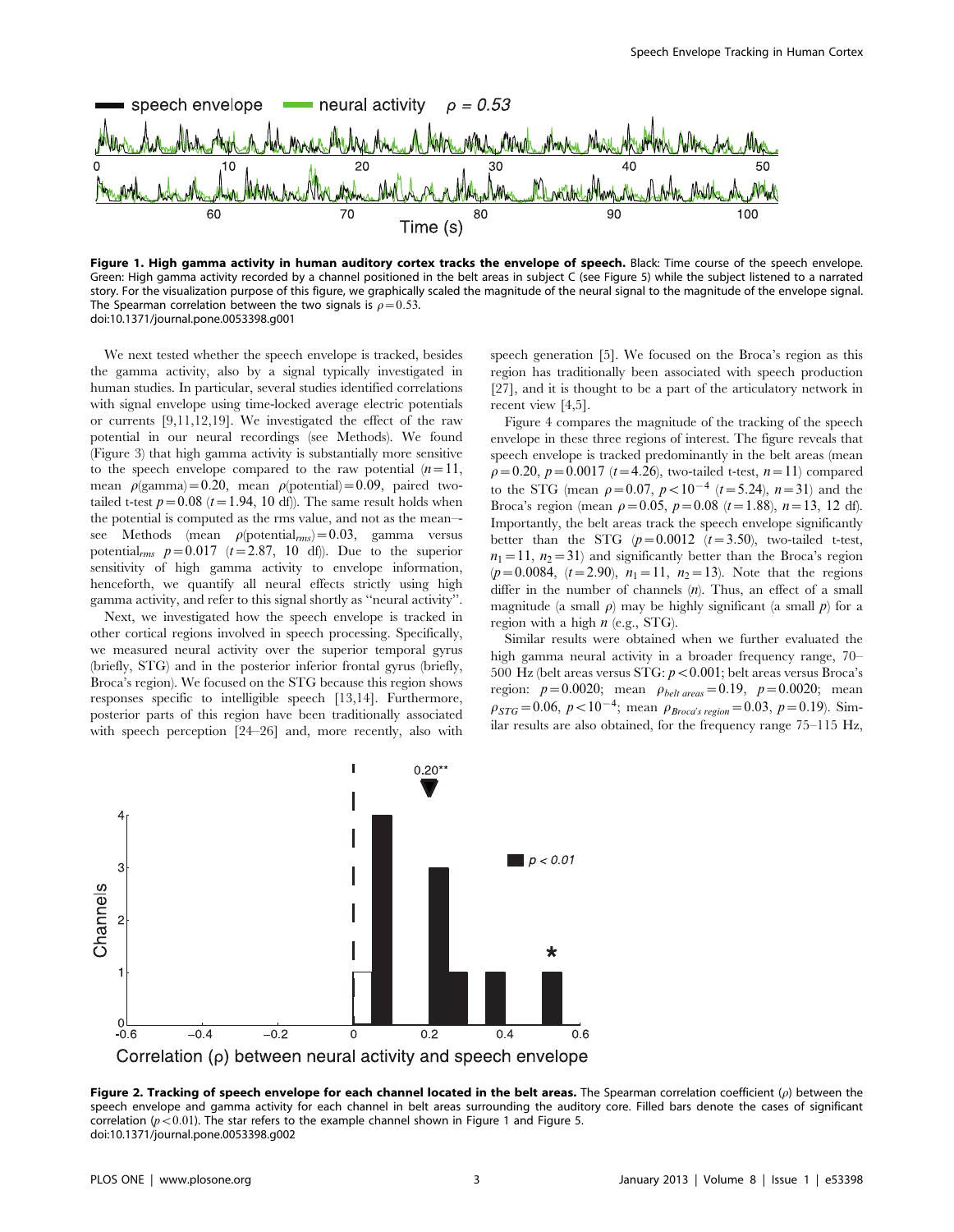

Figure 3. High gamma activity tracks the envelope of speech **better than does the raw potential.** Mean $\pm$ SEM Spearman correlation coefficient ( $\rho$ ) between each neural signal and speech envelope. The mean is computed across all channels in the belt areas  $(n=11)$ .<br>doi:10.1371/journal.pone.0053398.q003

when we use Pearson's instead of Spearman's correlation (belt areas versus STG:  $p=0.015$ , 40 df; belt areas versus Broca's region:  $p=0.0084$ ; mean  $\rho_{belt\; areas}=0.12, p=0.0028$ ; mean  $\rho_{STG}=0.06$ ; mean  $\rho_{Broca's region}=0.03$ ).

We further validated these results by characterizing the spatial topography (see Methods) of the tracking effect  $(\rho)$  in each subject (Figure 5). This analysis confirms that speech envelope is tracked predominantly by the regions within or close to posterior parts of the superior temporal gyrus. As discussed in more detail in the Methods, our automatized procedure of co-registration of electrode locations with anatomical data may be imperfect (e.g., one channel in subject D and some channels in subject E). Nonetheless, the same principal results as those shown in Figure 4 hold when subject D (mean  $\rho_{belt\, areas}=0.20, \rho_{STG}=0.08,$  $\rho_{\text{Broca's region}} = 0.05$ ; belt areas versus STG:  $p = 0.0086$ , belt areas versus Broca's region:  $p=0.024$ , 22 df) or subject E  $(\rho_{belt\ areas}=0.18, \ \rho_{STG}=0.06, \ \rho_{Brocas\ region}=0.02;$  belt areas versus STG:  $p=0.0017$ , belt areas versus Broca's region:  $p=0.0038$ ) are excluded from the analyses.

Figure 5 shows that the tracking effect is observed more strongly in regions situated relatively early in the auditory pathway compared to other cortical regions. We quantified this impression by comparing the mean tracking effect for channels positioned within the belt areas and channels in all other regions (Figure 6). The figure reveals a highly significant difference  $(p<10^{-13}$ , twotailed t-test). Thus, the speech envelope tracking effect is observed predominantly early in the auditory pathway.

Both speech and animal vocalization carry information also in the frequency domain, in the form of frequency-modulated (FM) sweeps [1,5]. Given this frequency composition of the speech signal, it is possible that each of the three speech-sensitive regions of interest is sensitive to envelope information in particular range of stimulus frequencies. We thus extracted the envelope of the speech signal at each frequency in the range from 16 Hz to 16 kHz (see Methods). We then computed the correlation  $(\rho)$ 



Figure 4. Tracking of speech envelope in three auditory cortical regions. Mean  $\pm$  SEM Spearman correlation coefficient ( $\rho$ ) between neural activity and speech envelope in each region of interest. The mean is computed over all channels in each area  $(n_{\text{belt areas}}=11,$  $n_{\text{STG}}=31$ ,  $n_{\text{Broca's region}}=13$ ). Stars denote the significance of the difference in means (two-tailed t-test),  $\frac{*p}{<}0.05$ ,  $\frac{**p}{<}0.01$ . doi:10.1371/journal.pone.0053398.g004

between neural activity and the envelope of speech at each frequency in this range. The result is shown in Figure 7. Two effects are observed. First, this figure confirms the result reported in Figure 4 and of Figure 5 that the speech envelope is predominantly tracked in the belt areas, and shows that this is true regardless of the frequency at which the envelope is assessed. Second, belt areas activity tracks the speech envelope starting at a sound frequency of about 100 Hz, which interestingly approximately equals the lower limit of the fundamental frequency of human utterances [1,28].

Thus far, we have assessed the extent to which the human auditory system tracks the envelope of speech. In an additional analysis, we assessed the strength of the tracking effect also for other kinds of naturalistic stimuli, speech-related and speechunrelated. To this end, we presented to our subjects–-besides the speech stimulus–-also a song (see Methods). We extracted from the song periods of singing (''lyrics''), and used the melodic part of the song in which no singing occurs as a speech-unrelated stimulus (''melody''). We assessed envelope tracking for these two additional stimuli the same way as we did for the speech stimulus. The result is shown in Figure 8. Two main effects are observed. First–-and in line with the observations made for the speech stimulus–-stimulus envelope is predominantly tracked in the belt areas (lyrics: belt areas versus STG,  $p=0.069$  ( $t=1.86$ ), two-tailed t-test; belt areas versus Broca's region,  $p=0.0027$  ( $t=3.37$ ); melody: belt areas versus STG,  $p=0.0046$  ( $t=3.00$ ), two-tailed t-test; belt areas versus Broca's region,  $p=0.028$  ( $t=2.35$ , 22 df)). Second, the envelope of lyrics and melody seems to be tracked by the considered cortical regions substantially worse than speech. We assessed these two main effects on envelope tracking  $(\rho)$  using a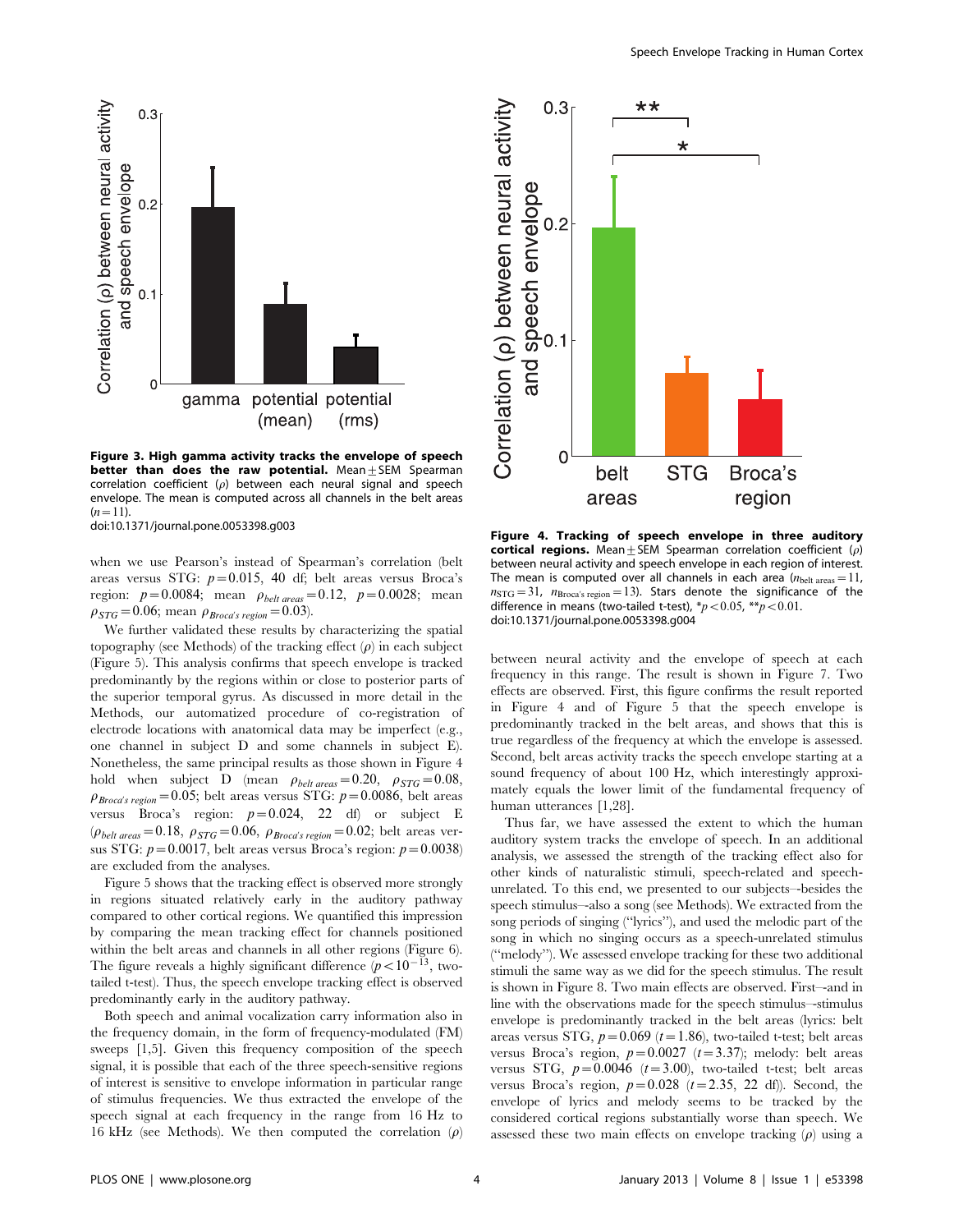

Figure 5. Neural tracking of speech envelope at each recording site in each subject. Color hue (see colorbars) gives  $\rho$  at each channel for the individual subjects (A–E), and for the subject average (AVG). Individual channels implanted in each subject are shown in green (belt areas), orange (STG), red (Broca's region), or black (other regions). The location of each channel was determined using the Talairach Atlas daemon (see Methods). In subject C, the arrow points to the channel for which we illustrated the tracking effect (Figure 1). STS: superior temporal sulcus; SF: Sylvian fissure; TTS: transverse temporal sulcus (perpendicular to the view plane). doi:10.1371/journal.pone.0053398.g005

two-way ANOVA, with factors cortical region (belt areas, STG, Broca's region) and stimulus type (speech, lyrics, melody). Both factors had a highly significant impact on  $\rho$  (cortical region,



 $p<10^{-6}$  (F = 15.57); stimulus type,  $p<10^{-7}$  (F = 18.30)). Thus, this analysis, along with the data shown in Figure 4 and Figure 8, suggests that stimulus envelope is tracked predominantly in the belt areas, and suggests that the envelope of other types of stimuli,



Figure 6. Tracking of speech envelope in early auditory regions compared to all other regions. Mean $\pm$ SEM Spearman correlation coefficient ( $\rho$ ) between neural activity and speech envelope in belt areas (green) and all other regions (gray). The mean is computed over all channels in each case ( $n_{\text{belt areas}}=11$ ,  $n_{\text{other}}=394$ ). doi:10.1371/journal.pone.0053398.g006

Figure 7. Neural tracking of speech envelope at each frequency of the sound. Mean $\pm$ SEM Spearman correlation coefficient ( $\rho$ ) between neural activity and speech envelope for each frequency, for each region of interest. The dashed line gives the average spectrum of the speech in logarithmic units. doi:10.1371/journal.pone.0053398.g007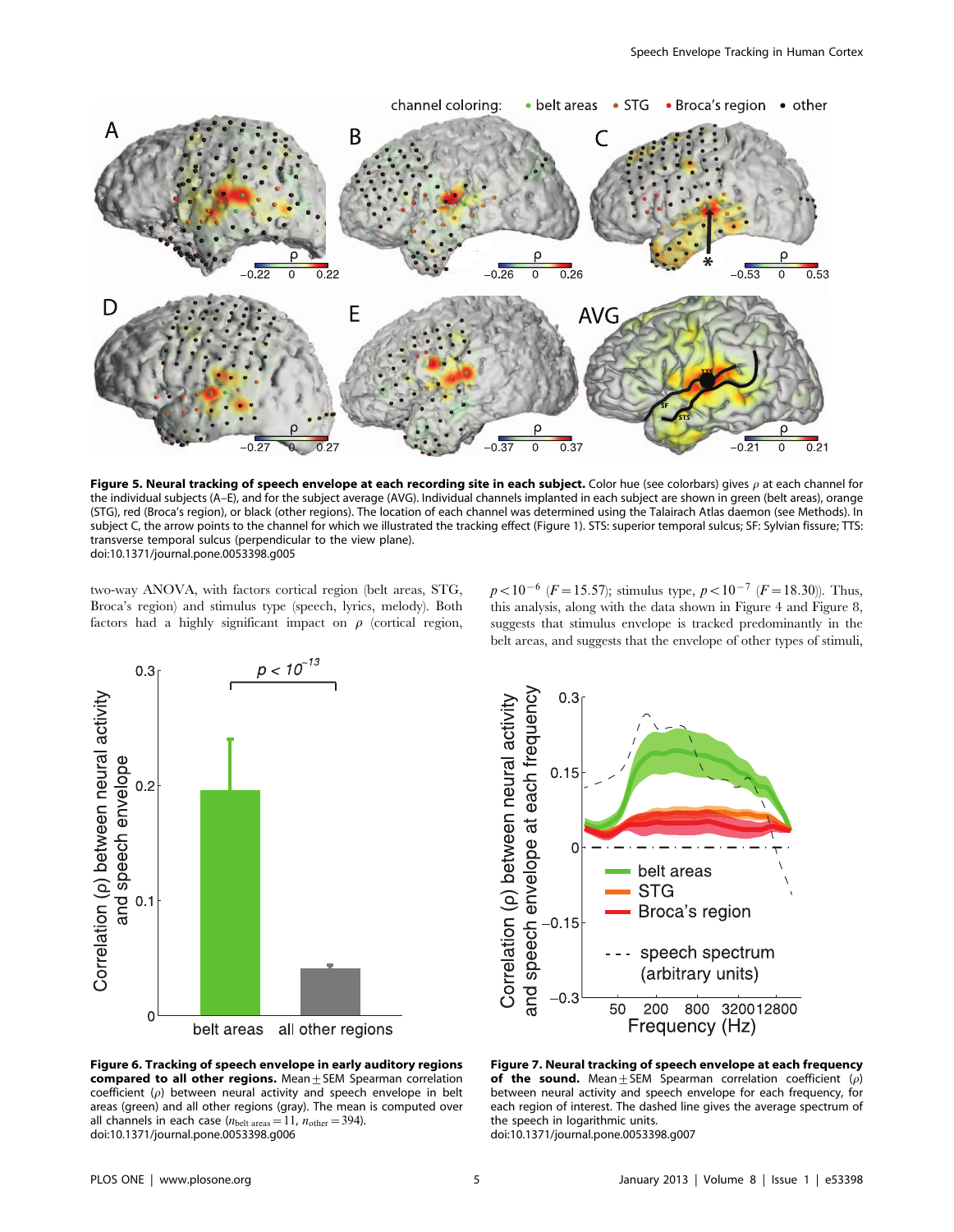

Figure 8. Tracking of speech-related and melodic stimuli in human cortex. Mean  $\pm$  SEM Spearman correlation coefficient ( $\rho$ ) between neural activity and the speech envelope, for each region of interest. Left: stimulus containing lyrics. Right: melody. The mean is computed across all channels in each area. Stars denote the significance of the difference in means (t-test), \* $p<0.05$ , \*\* $p<0.01$ . doi:10.1371/journal.pone.0053398.g008

including lyrics and melody, is encoded relatively weakly compared to speech. Besides these findings, an important observation is that belt areas, albeit somewhat weakly, significantly track the envelope of melody  $(p=0.011,$  two-tailed t-test,  $n=11$ , 10 df).

The above effects could not be observed had we used–-instead of high gamma activity–-the less sensitive raw electric potential, whose time-averaged form has been employed in other studies [9,11,12,19]. Using the raw potential, the two-way ANOVA with factors brain region and stimulus type fails to detect differences in envelope tracking  $(\rho)$  among cortical regions (main effect of cortical region,  $p=0.43$  ( $F=0.84$ )), and is weakly sensitive to stimulus type (main effect of stimulus type,  $p=0.032$  ( $F=3.51, 2$ ) df)). This is in contrast to the sensitivity of high gamma (main effect of cortical region,  $p<10^{-6}$  ( $F=15.57$ ); main effect of stimulus type,  $p<10^{-7}$  ( $F=18.30$ )).

# Discussion

We recorded cortical responses in humans listening to naturalistic auditory stimuli, including speech and singing (speech-related stimuli), and music (speech-unrelated stimulus). We observed that high gamma activity in the belt areas surrounding the auditory core robustly tracks the envelope of speech-related stimuli. The effect is observed during a single presentation of the stimulus to each subject. We found that the tracking effect is strongest in the region incorporating the belt areas. This region tracks, besides speech-related stimuli, also the envelope of speech-unrelated stimuli (melody), albeit to a lesser degree compared to speech. Other regions involved in speech processing, including the STG and the Broca's region, track the envelope of speech-related stimuli only, and the effect in these regions is substantially weaker compared to the effect of speech in the belt areas.

These findings are consistent with the idea of hierarchical representation of speech-related sounds in the auditory system [5]. In this regard, our data show that the belt areas represent a simple acoustic feature–-envelope–-strongly, and regardless of what kind of stimulus is presented (speech-related or speech-unrelated). This suggests that the belt areas process simple acoustic features of the stimulus, and thus represent a low stage in the speech-processing hierarchy. In contrast, the considered higher-order regions (STG, Broca's region) represent envelope only weakly, and specifically for speech. This suggests that these regions are more invariant to representing simple acoustic features of the stimulus such as the speech envelope and are thus positioned higher in the speechprocessing hierarchy. The idea that these regions specialize in a higher, abstract (lexical/syntactic/semantic) level of speech analysis is supported also by imaging studies [13,14,16,17]. These studies have revealed that non-primary cortical regions (i.e., left middle and anterior superior temporal sulcus) show differential responses when complex sound features are compared with simple acoustic features. This holds true for both the comparison of phonetic vs. acoustic sound features [16,17], and for the comparison of semantic vs. acoustic features [13,14].

Notably, the finding that the considered higher-order auditory regions represent speech envelope only weakly is consistent with but does not prove the validity of the hierarchical processing model. In particular, these regions, while invariant to speech envelope or possibly not encoding speech envelope at all, may at the same time act as lower-order processing nodes for simple acoustic features of speech other than the speech envelope. This way, these putative higher-order speech processing regions may not neatly fit the hierarchical speech-processing model.

In this study, we also tested whether the envelope-tracking effect is specific to speech or whether it can be observed also for other kinds of stimuli (speech-unrelated stimuli). We found that the envelope of melody is in the considered auditory regions represented weakly compared to speech. Nonetheless, the effect does reach significance in the belt areas. This suggests that the stimulus envelope is expressed in the belt areas as an acoustic feature, not as a purely phonetic feature specific to speech. This is in a good agreement with studies that found, in regions in or close to belt areas, similar activation for both phonemic and nonphonemic sounds [16–18]. Furthermore, the belt areas may be sensitive to temporal information in general [29]. The weak coding of music envelope in the left cortex (all 5 subjects had a left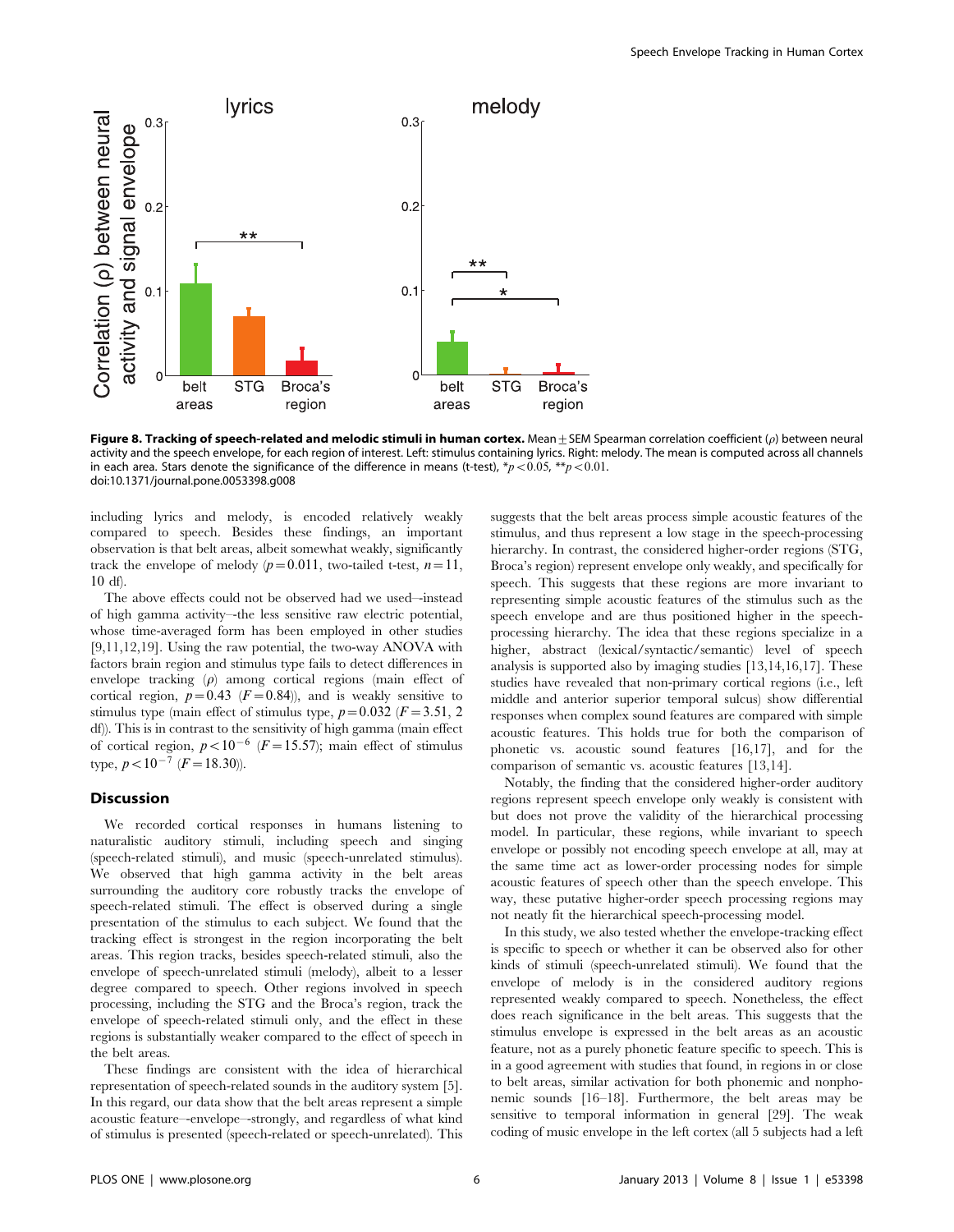coverage) is in line with proposals that the temporal variability in music is relatively sluggish compared to speech, and that music carries a substantial amount of information in the frequency domain [3]. It has been suggested [3] that the left auditory cortex specializes in processing of temporal information, whereas the right auditory cortex is more sensitive to information in the frequency domain. A more recent piece of evidence comes from an imaging study [30], which found that a manipulation in pitch of melodic sounds was reflected mainly in the right hemisphere, and much less in the left. Future electrophysiological studies could determine how the envelope of music is tracked in the right hemisphere.

Temporal information related to primordial forms of speech– animal vocalization–-has been shown to be represented in discharge rates of neurons in cat and marmoset primary auditory cortex [31–34]. One of these studies [31] reports that about 60% of units in primary auditory cortex (A1) track the onset of a vocalization, and about 40% of A1 units track major peaks in that sound. Interestingly, the tracking of the vocalization envelope becomes particularly salient when the phase-locked multi-unit responses are summed together. Given that synchronized ensembles of multi-unit activity are correlated with high gamma power of the LFPs [20–22], an intriguing possibility is that the high gamma activity that we report in this study is closely related to the multi-unit discharges recorded in animal primary auditory cortex during vocalization. Indeed, it has been found that the high gamma activity can be closely tied to neuronal discharge activity in human auditory cortex when subjects listen to naturalistic stimuli [20,22].

Most previous studies that reported tracking of speech envelope used the averaged time-locked raw electric potential [9,11,12,19]. One of these studies [19] also used ECoG–-the modality we worked with in the present study. Although that study found large effects in the amplitude of cortical potentials as a function of modulation frequency, it found a relatively uniform representation of envelope information across the studied cortical regions (including primary/secondary auditory cortex, and posterior and anterior parts of superior temporal gyrus). Indeed, these results are congruent to our results when we work with raw electric potential–-this signal tracks speech envelope weakly, and its low sensitivity does not detect the differences in coding of envelope information among the individual cortical regions. Furthermore, this finding is congruent with the result of [18]. This study reports that that gamma power measured at ECoG channels implanted in Heschl's gyrus tracks sound envelope significantly more strongly than cortical potentials. However, future work shall elucidate how the results obtained using a time-locked and averaged raw electric potential in previous studies compare to the results obtained using the temporally unconstrained raw potential considered in our study.

In summary, the speech envelope is an auditory feature that is essential for speech understanding. We provide the first electrophysiological account of the tracking effect in human non-primary auditory regions. Our data reveal that the speech envelope is encoded most strongly relatively early in the auditory pathway, in particular in the belt areas surrounding the auditory core. These regions encode, to a lesser degree, also the envelope of a melody. In comparison, higher-order regions (STG and Broca's region) track the envelope of speech only, thus indicating that these regions encode speech envelope as a phonological–-not purely acoustic–-feature, and they do so only weakly. These results are in line with previous suggestions that these regions specialize in more abstract, high-level (lexical/syntactic/semantic) analysis of speech.

Looking forward, the high sensitivity of neural signals recorded using electrocorticography to temporal information in the stimulus reported in this study may serve as a powerful tool to study other fine temporal aspects of auditory processing in humans, while providing sufficient spatial detail to characterize the individual cortical regions involved.

# Methods

## Subjects

Five patients with intractable epilepsy, two women (Subjects A and C) and three men (Subjects B, D, and E), participated in this study. All subjects were left language dominant (Wada test). These patients underwent temporary implantation of subdural electrode arrays for the localization of seizure foci prior to surgical resection. Table 1 summarizes the subjects' clinical profiles. All subjects gave written informed consent through a protocol reviewed and approved by the Wadsworth Center Institutional Review Board. In all subjects, the seizure focus was localized to the anterior left temporal lobe using visual inspection of ictal ECoG signals [35]. Prior to resection, the seizure focus was delineated from eloquent auditory and language cortex using electrical cortical stimulation mapping [36]. The implanted electrode grids (Ad-Tech Medical Corp., Racine, WI) consisted of platinum-iridium electrodes, 4 mm in diameter (2.3 mm exposed) with an inter-electrode distance of 10 mm. Each subject had postoperative anteriorposterior and lateral radiographs, as well as computer tomography (CT) scans to verify grid locations.

#### Auditory Stimuli

Subjects were asked to listen to a male voice narrating four fictional stories from daily life, which were part of the Boston Aphasia Battery [37]. The fictional stories were 1:42 minutes (102 s) long, digitized at 44.1 kHz in waveform audio file format, and were binaurally presented to each subject using in-ear monitoring earphones (AKG IP 2, 12 Hz to 23.5 kHz audio bandwidth, 20 dB isolation from environmental noise). The sound volume was set to a comfortable level. The envelope of the stimulus is shown in Figure 1. The spectrum of the stimulus is shown in Figure 7. Subjects were also asked to listen to the song Another Brick in the Wall - Part 1 (Pink Floyd, Columbia Records, 1979). The song was 3:10 minutes long. We chose this song because it features speech-related (lyrics) and speech-unrelated (melody) parts. We extracted from the song periods of singing (0:41 minutes in total) and periods of instrumentally-carried melody (2:29 minutes in total). The periods of singing and melody were interleaved in the first 1:20 minutes of the song. The remaining part of the song consisted of pure melody. We obtained similar results when we considered as the melody stimulus all melody periods (2:29 minutes in total) or only the last 1:50 minutes of the song (continuous segment of pure melody). Thus, we used all melody periods. Each stimulus was presented to each subject once and only once. Thus, in our study, data are not averaged over multiple stimulus presentations (referred to as trials in the literature).

#### Extraction of Sound Features

We extracted the envelope of a given stimulus by computing the power of the raw sound signal in each time window (consecutive windows of 50 ms duration, no overlap). The length of the analysis window (50 ms) was chosen as short enough to capture the variation in speech envelope, and long enough to allow for meaningful estimation of the gamma component of the neural signal. An example result for the speech stimulus is given in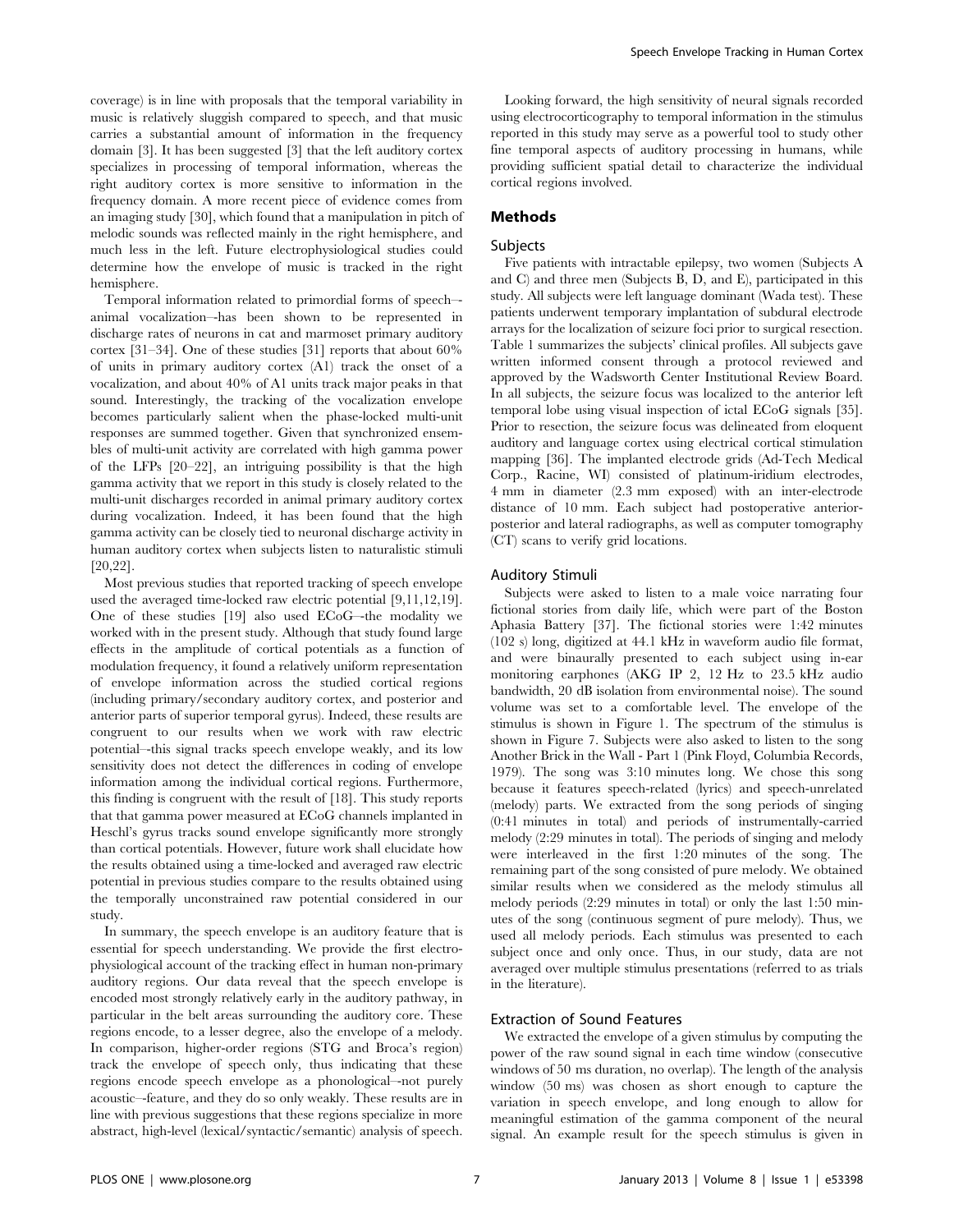Figure 1. Separately, for the purpose of Figure 7, we further extracted the envelope at each frequency of a given stimulus. To do so, we computed spectral power, for each frequency, of the raw sound signal in each time window. To compute spectral power, we used the fast Fourier transform. (Some studies used the Hilbert transform [9,18] for the same purpose. We opted for the Fourier transform, as in general this method has been the prevalent method when extracting frequency information from sound signals.)

#### Electrophysiological Recording

Data collection and stimulus presentation were realized using the general-purpose software BCI2000 [38,39] and g.USBamp biosignal acquisition devices (g.tec Medical Engineering, Schiedlberg, Austria). The g.USBamp devices amplified the ECoG signals, low-pass filtered them at 5000 Hz, digitized them at 38400 Hz, and finally downsampled the result to 1200 Hz. The downsampling step preceded all analyses performed in the paper. Electrodes that clearly did not contain ECoG activity (e.g., due to broken wires, reference location, etc.) were excluded from our analyses (subject A: 1 channel, B: 1, C: 1, D: 2, E: 2).

#### Cortical Mapping

We used the software package Curry (Neuroscan Inc., El Paso, TX) to create subject-specific 3D cortical brain models from high resolution pre-op MRI scans, and to co-register the MRIs with post-op CTs and extract the stereotactic coordinates of each grid electrode. We acquired two sets of T1 weighted MRI scans, a sagittal one to define the origin of the coordinate system (i.e., anterior/posterior commissure), and a coronal one to reconstruct the cortical surface. Both scans were acquired on a 1.5 Tesla General Electric MRI scanner with 3 mm and 1 mm slice thickness for the sagittal and coronal scans, respectively. The anatomical and functional (Brodmann) areas of each channel were assigned using the Talairach Atlas daemon [40] (http://www. talairach.org/daemon.html). Using this procedure, we identified 11 channels in the belt areas surrounding the auditory core (''belt areas'' [23], BA 42, extending to planum temporale, and possibly including the parabelt), subject A: 3 channels, B: 2, C: 3, D: 2, E: 1), 31 channels in BA 22 extending over the superior temporal gyrus (''STG''), and 13 channels in BA 44/45, a part of the posterior inferior frontal gyrus (''Broca's region''). All channels in a given region were included in the analyses, i.e., we do not restrict our analyses solely to channels that show a significant relationship to stimulus envelope. We projected the electrode coordinates onto the reconstructed brain models and generated activation maps using a custom program (jan@eye-hand.wustl.edu) written in Matlab (The Mathworks Inc., Natick MA). Activations were smoothed using a linear kernel falling from 1 to 0 over the distance of 10 mm. In Figure 5 AVG, we plotted neural activations that were averaged over all subjects on a template cortical (pial surface) model. We obtained this model from the source code provided on the AFNI SUMA website (http://afni.nimh.nih.gov/afni/suma). The electrode coordinates for each subject were projected on this model and average activations were computed using the same custom Matlab program. Although the brain model of each subject was expressed in the same Talairach space as the generic AFNI model, each individualized brain model slightly differs from this generic model. The average activation shown in Figure 5 AVG should thus serve only an illustrative purpose. Notably, the electrode locations are determined by lateral skull radiographs to identify the stereotactic coordinates of each grid electrode using automated software [41]. This procedure inherently leads to several millimeters of variance in the coordinate estimates [41]. At the same time, the extent of each cortical regions considered in this study was much greater than this expected localization variance. Furthermore, using this procedure, we detected significant differences in the envelope tracking neural effect across the considered regions. Thus, the relatively small variance in the estimation of stereotactic coordinates does not affect our principal results.

#### Extraction of Neural Activity

We first pre-processed the raw ECoG signals using a common average reference (CAR) spatial filter (as in [42,43]). To extract the high gamma activity, we converted the time-series ECoG data into the frequency domain by applying an autoregressive model of order 12 (a different value has minimal effects on the results) to each of the 50 ms time windows. We averaged the obtained spectral amplitudes in the high gamma (75–115 Hz) frequency range. We used this frequency range to match the range of a previous study [43]; this range avoids the frequency of the line noise (60 Hz) and its harmonics (120 Hz, 180 Hz, etc.). Similar results (see Results) are obtained when we used a broader frequency range, 70–500 Hz. Besides activity in the high gamma band, we also computed the raw unrectified ECoG potential, which has previously been shown to correlate with different aspects of motor function [42–44] and labeled local motor potential (LMP), by averaging the raw time-series ECoG samples in each of the 50 ms windows. Notice that the raw potential is a purely time-domain signal, whereas the high gamma signal represents the evolution of the high gamma amplitude over time. Both signals are extracted (in 50 ms windows) from the same raw time-series ECoG samples. For completeness, we computed the potential also as a root-mean-square (rms) value, instead of the mean, over each window. The same principle results hold, including the same frequency profiles (Figure 7), when we evaluated our data in 100 ms instead of 50 ms windows.

#### Assessment of Envelope Tracking

We quantified the relationship between neural activity and stimulus envelope by computing the Spearman correlation  $\rho$ between these two quantities. To account for the temporal lag between these two quantities, we computed this correlation for each lag between the two signals in the range  $-200$  ms to  $200$  ms, in 10 ms steps. Throughout the paper, we report the maximum value of the correlation over this range. The time of this maximum represents the optimal lag between neural activity and stimulus envelope. We estimated the average value of this lag for all channel-envelope pairs that were at least weakly correlated  $(\rho > 0.15)$  to ensure that an optimal lag could in principle be found. Neural activity lags, on average, over all stimuli and all frequencies, behind stimulus envelope by  $88.6 \pm 3.5$  (mean  $\pm$  SEM) ms in the belt areas,  $89.9 \pm 5.9$  ms in the STG, and  $86.7 \pm 3.0$  ms in the Broca's region. Notice that these values are potentially not precise, and thus no conclusions should be drawn based on these values. A more precise value of the lag should be determined in a separate study, by removing the autocorrelation structure in the stimuli, and by carefully comparing only those channels in each area that encode envelope similarly strongly. Throughout the study,  $\rho$  values are Fisher-transformed prior to any test.

The nonparametric Spearman's statistic gave similar results (see Results) as the parametric Pearson's. We used the Spearman's statistic because it is potentially more robust and has fewer assumptions about signal properties than the Pearson's statistic.

To assess the relationship between neural signals and the sound signal, we calculated, for each location in a particular region, the correlation coefficient between the sound signal and the neural